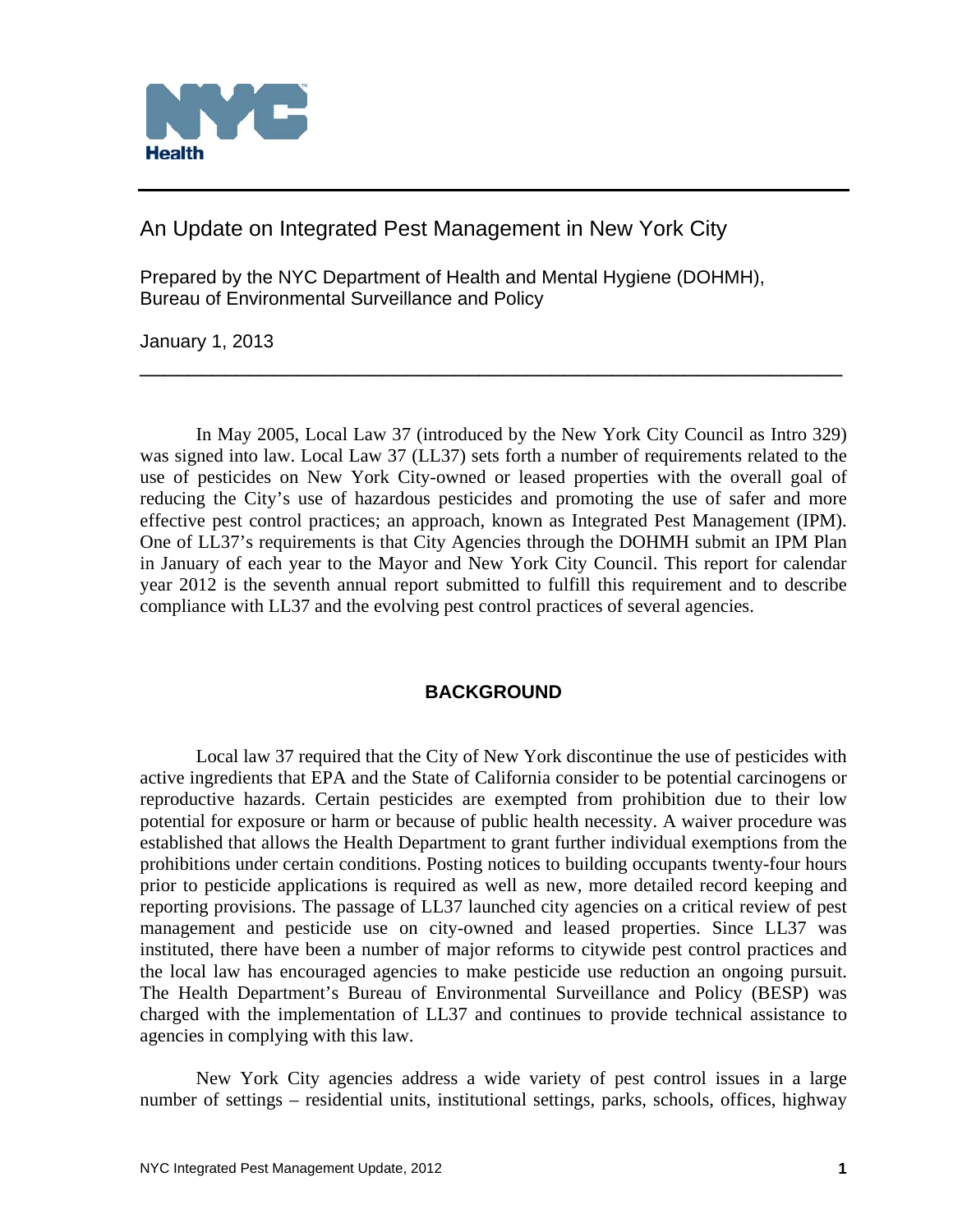medians, hospitals, and vacant lots. Agencies continue to build pest management strategies around IPM, which focuses primarily on eliminating or controlling the underlying conditions that are conducive to pest infestation. IPM approaches include structural and behavioral modification to deny pests the necessities- food, water, means of entry and harborage – that they need to survive. At the same time, "pest-proofing" upgrades the overall structural conditions of housing and workplaces. When physical improvements alone are not enough to address an infestation, IPM also encompasses the judicious use of least hazardous pesticides – such as newer gels and baits, and old standbys like boric acid deployed in new ways. IPM is both more effective and safer than pest control that relies primarily on pesticide use.

 The Health Department will continue to encourage agencies to use pesticides to control infestation only as a last resort and to critically examine all other options prior to engaging in their use. Later this year, the Health Department will issue its annual report on pesticide use by city agencies. As IPM implementation expands, the use of hazardous pesticides should decrease.

## **IPM COORDINATION AND PESTICIDE USE MONITORING**

#### **Inter-Agency Pest Management Committee**

Local Law 37 established the Pest Management Committee (PMC) as a forum for agencies to share pest management information and strategies and to plan future reductions in pesticide use. The PMC is convened by the Health Department and is made up of representatives from more than 15 municipal agencies and public authorities. This group serves as the city's pesticide and pest management advisory committee, and meets twice annually.

 The PMC meetings continued its focus on providing education on managing pests, guidance on electronic reporting of pesticide use data, and the selection and use of pesticides in agencies' IPM programs. In 2012 emphasis was placed on providing guidance to agencies on how to respond to bed bug complaints, the prevention and control of wildlife and using the newly implemented citywide integrated pest management contract. The PMC will continue to assess ways to reduce pesticide exposures and to better communicate with employees and the general public about safe and effective pest control.

#### **Agency Pesticide Use Reporting**

Local Law 54 (LL54) of 2007 requires agencies to report their pesticide use to the Health Department to enable it to issue a summary report to the City Council by May of each year for pesticides used in the previous calendar year. The New York City Pesticide Use Reporting System (NYCPURS), created by the Health Department has been used by agencies to facilitate this process. During 2012, the Health Department developed managerial reports that agencies will be able to use to query and summarize their own pesticide report data in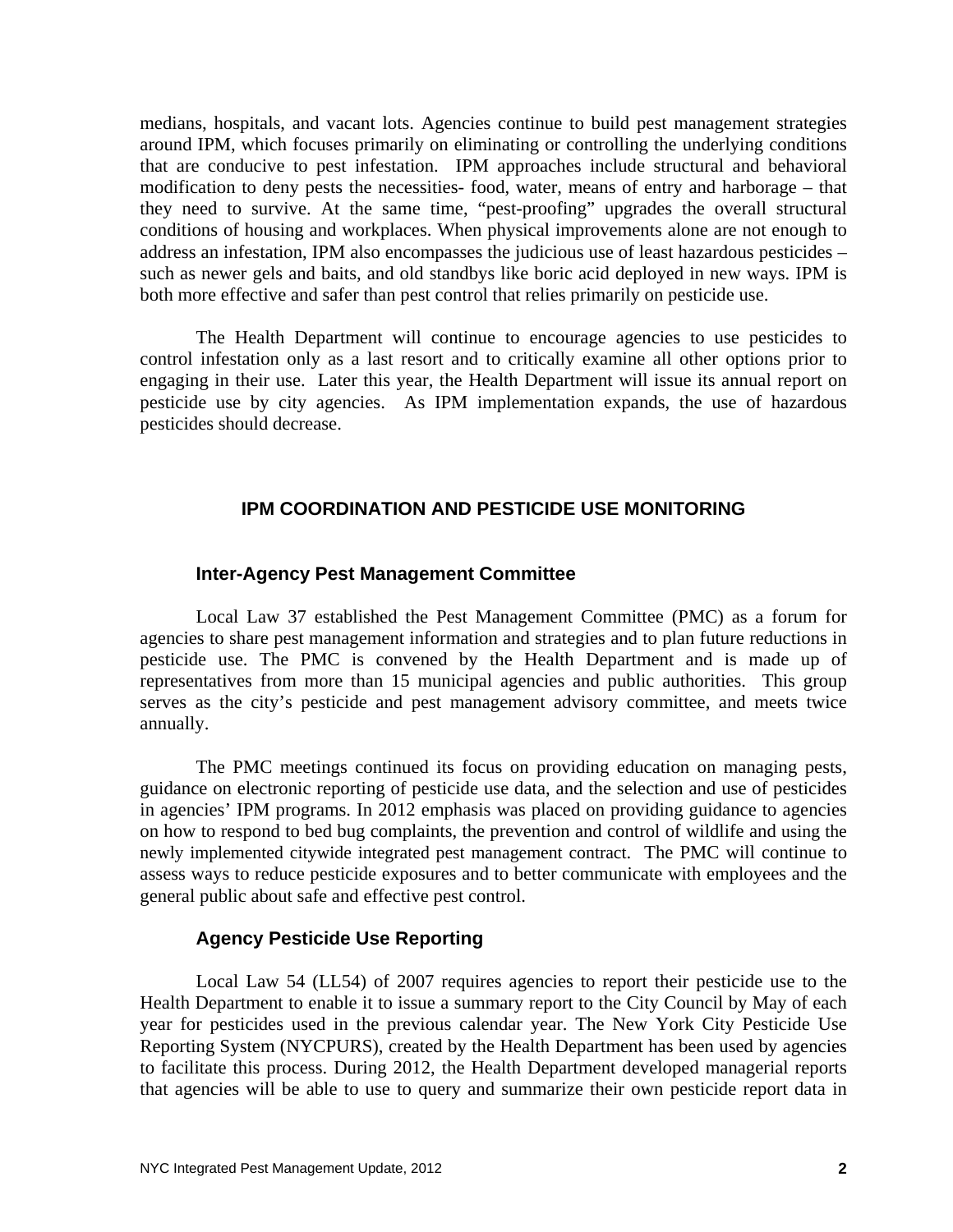order to better track pesticide use and progress towards reducing hazardous pesticide use.

 Data continues to be imported into NYCPURS from other electronic use systems. In 2011 31agencies reported pesticide use data electronically, an increase from the three agencies that did so in 2006, when we began collecting data. The Department will continue to provide guidance to agencies and their contractors for electronic submission of pesticide use data. In May 2012, the Department issued, in accordance with LL54 of 2007, the fifth public report quantifying municipal agency pesticide use covering calendar year 2011.

## **LL37 Waiver Review Committee**

 The Waiver Review Committee is tasked with evaluating City agency requests for exemptions from pesticide prohibitions. The committee consists of individuals from across the Health Department, including licensed exterminators, health educators, environmental epidemiologists, risk assessors, and entomologists. Each person is trained in IPM principles and practices and on the requirements of LL37.

 In 2012, six waiver renewals were granted as well as the renewal of a blanket waiver for baits and gels containing the prohibited active ingredients fipronil and hydramethylnon for the coming year. These gel insecticide baits are non-volatile and are more targeted than broad application pesticides, they contain some of the same active ingredients and work in a similar manner to already exempted containerized insect baits, and in the right circumstances they can be used in a manner that limits the likelihood of human exposure, consistent with the principles of IPM. A list of waivers granted through 2012 is available on our website (http://nyc.gov/health/ll37).

#### **IMPROVED RAT MANAGEMENT**

#### **Rat Indexing**

 The Health Department's Bureau of Pest Control Services (PCS) continued to expand the proactive rat indexing approach in 2012. In 2012, the city performed over 94,000 rat 'indexing' inspections including all of Manhattan, a small area in the Bronx, and for the first time, neighborhoods in Queens and Brooklyn. Over 5,000 properties were identified with active rat signs and the property owners contacted. Several of these properties were issued violations and in some instances baited for rats. Indexing will continue in the Bronx, Manhattan, Brooklyn and Queens in 2013 with the goal of reducing rats in every neighborhood indexed. PCS has also evaluated additional neighborhood based rat management strategies by identifying and addressing neighborhood-specific causes of recalcitrant infestation problems, such as improper garbage management or severely infested sewers or parks. PCS will continue to use data to track, evaluate, and refine its rat management efforts. Findings from the Bronx rat initiative pilot program were published in the September 21, 2012, issue of the "Morbidity and Mortality Weekly Report," a national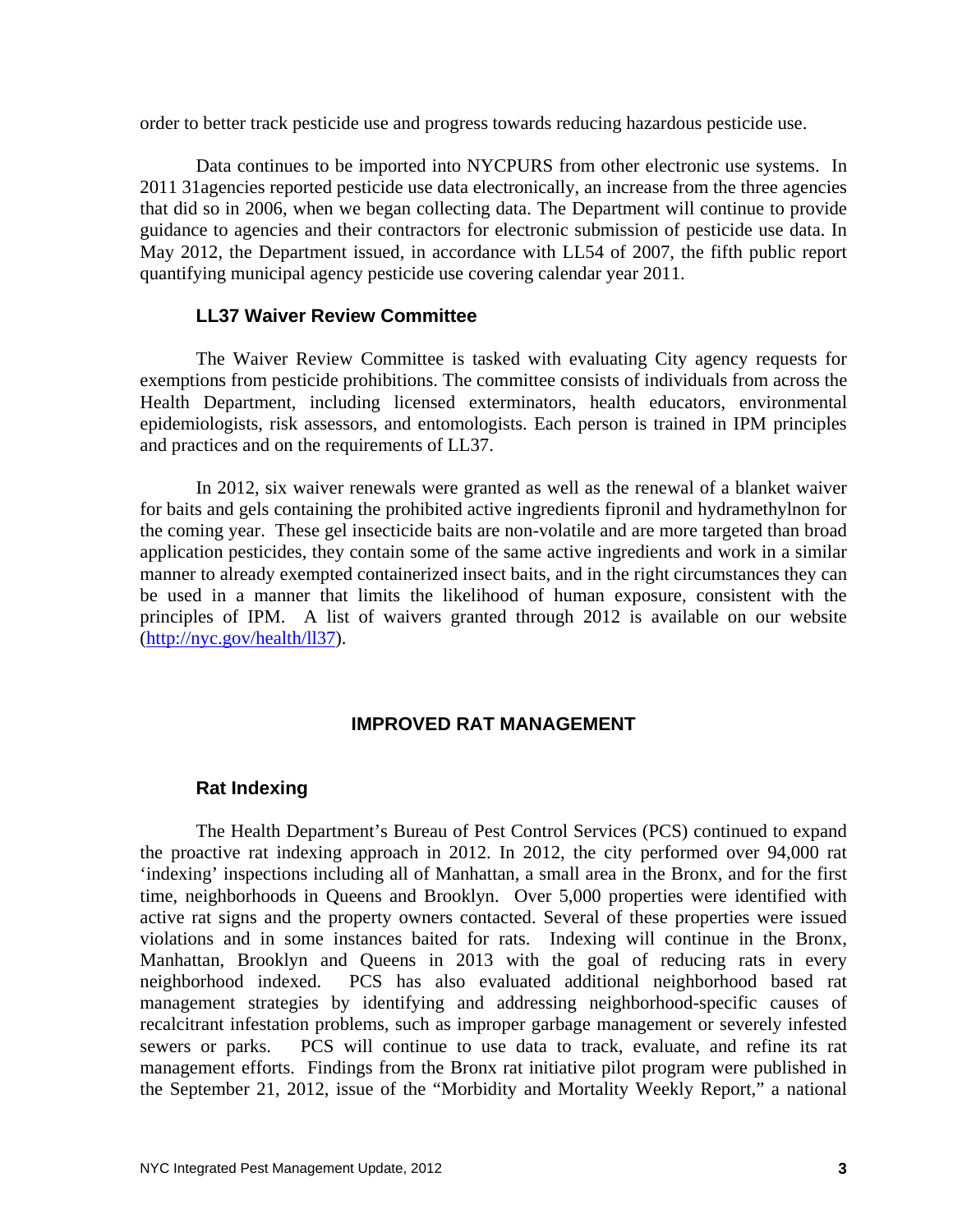publication of the US Centers for Disease Control and Prevention (http://www.cdc.gov/mmwr/index2012.html).

#### **IPM Field Trials**

 PCS continues to conduct IPM field trials to better understand how rats can be reduced in neighborhoods without relying solely on the use of pesticides. In 2012 the Xcluder rodentproofing ground mesh was installed at two new sites: The African Burial Ground National Park Monument and Father Demo Square in Manhattan. In other locations where the mesh was installed three years ago rats continue to be successfully excluded. PCS will continue to collaborate with other agencies to look on new rodent trapping protocols especially in parks with fledging hawks and will test the implementation of multiple "burrow harassment" techniques for discouraging rat infestations in building landscapes and Greenstreet areas as well as the expansion of the use of solar-powered trash compactors (Big Belly) for city streets and parks.

## **Training, Education and Information Dissemination**

 PCS continued to offer free training on Rodent Management in East Harlem and the South Bronx up until the end of May 2012 through its Building Superintendent's Academy. With the ending of this training program, PCS began a new "Request your Own Academy" training program where stakeholders are asked to host and recruit for training and PCS provides the trainer and training materials. Through this model, pest management training is now provided on demand to city agencies, community boards and organizations, day cares, neighborhood associations, community gardens and Business Improvement Districts.

 In 2012, 17 training events were conducted with over 340 total participants, mostly representing homeowners, multi-family buildings, neighborhood organizations, urban gardeners and composters and city agencies. Over 140 rodent-resistant trash cans were distributed to training participants as incentives for attending the training.

 The DOHMH 3-day Rodent Control Academy will continue to offer training on best management techniques in preventing and controlling rodents. There were two training events in 2012 with 64 attendees representing City Agencies such as FDNY, MTA, NYCHA, DOHMH, and national entities including the EPA, Nassau and Suffolk County Health Departments, the Philadelphia Housing Authority, The National Park Service, Target, Wendy's, The New England Zoo, national pest control supply distribution corporations and 13 private pest professional companies representing companies as far away as Texas.

 The Rat Information Portal (RIP) (http://nyc.gov/rats) continues to provide access to detailed information on rat management for tenants, property owners, pest management professionals, community organizations and policymakers. Resources for communities and businesses on rat management are updated annually to reflect new knowledge and practices.

## **Intra-agency Rat Management Collaborations**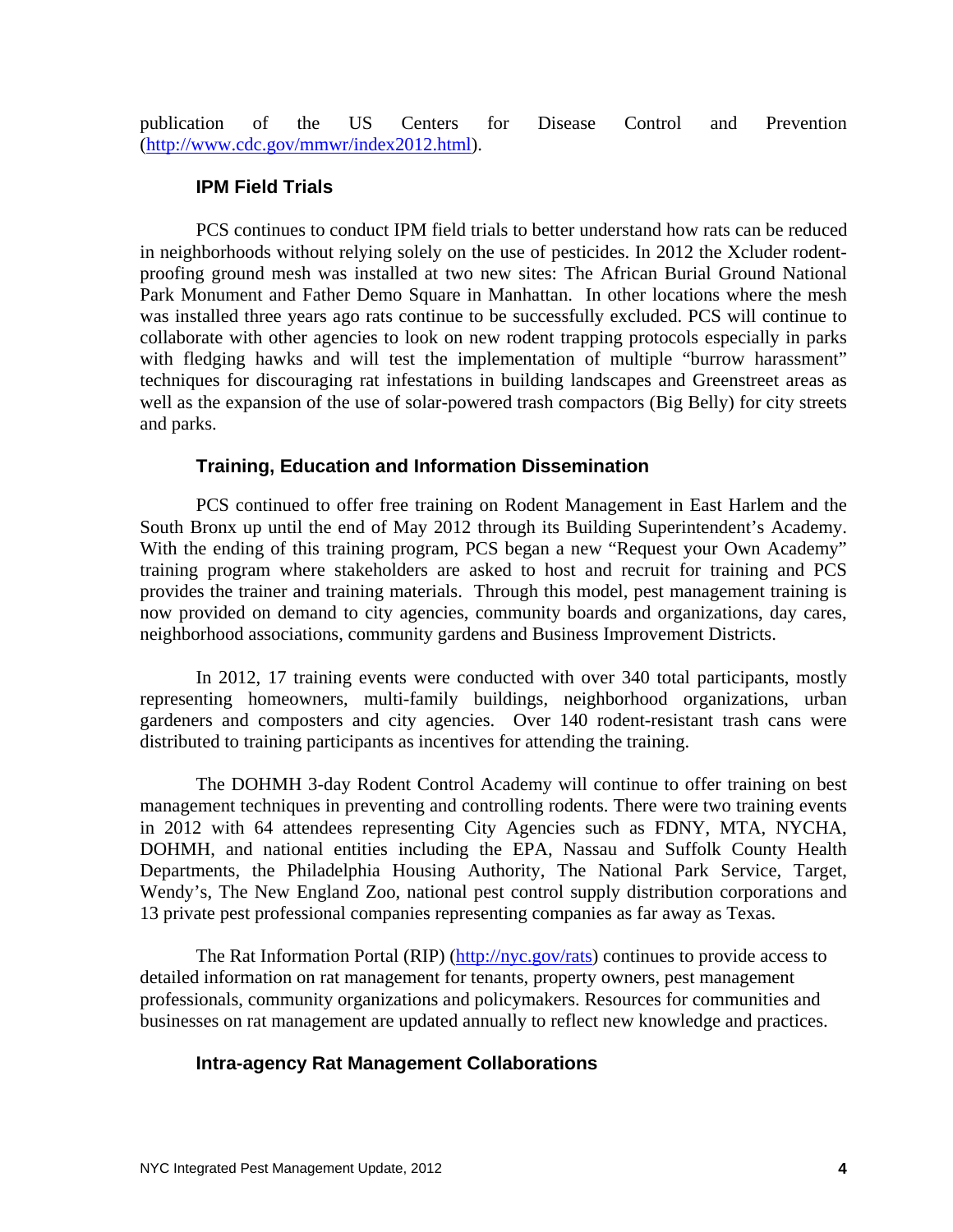**Department of Parks and Recreation (DPR)** and PCS are working together to remediate rat conditions in NYC parks. The agencies evaluate risks to non-target park wildlife (hawks and owls) from the use of rodenticide baits and evaluate rat mitigation techniques that focused on non-chemical controls. In 2012, this included planning for the installation of new solar-powered "Big Belly" trash cans in Verdi Square (a Manhattan park with rat problems) and the use rat snap traps in tamper-resistant stations instead of rodenticide baits in Riverside Park. In addition, PCS trained two groups of DPR personnel in the burrow harassment technique, to further stress rat populations in Tompkins Square and Straus Parks. PCS will continue to dedicate resources to assist the Parks Department in monitoring and treatment for rats in the case of severe infestation.

 **Metropolitan Transportation Authority (MTA)** will continue working with PCS to evaluate and address factors that contribute to the presence of rats within subway stations and new subway station-specific IPM approaches. These include the use of new baiting techniques; novel door/room exclusion technology and operational techniques for subway platform garbage holding rooms to assist in keeping MTA's platforms rat free.

PCS in 2012 initiated a new IPM program with the **New York City Fire Department (FDNY)** to evaluate pest issues (mice, rats, cockroaches, flies, bed bugs) within fire stations. This involves visits to fire houses in each of the five boroughs to assess typical pest issues, the quality of the pest control contracted services, and to provide IPM guidelines for FDNY stations for both interior and exterior areas. A PCS senior scientist evaluates the uniqueness of these stations (sleeping quarters, in-station kitchens, barbeques, vending machines, food storage rooms) relative to necessary IPM techniques.

PCS worked with the **New York City Housing Authority (NYCHA)** in 2012 to launch a two-day Rodent control academy to addresses rodent issues typically associated with large-scale housing authority apartment complexes (exterior rats; interior mice). A strong emphasis was placed on maximizing IPM tools and techniques for both species of rodent pests (sanitation tips for dumpsters and new exclusion approaches for basements) as well as attempting to incorporate the latest technology in tamper-resistant bait stations and safe burrow baiting operations that are critical to public housing environments.

**Central Park Conservancy's** rodent control program continue to be based on proactive, routine inspections; high standards of sanitation, pest-proofing measures; modification of environmental conditions to mitigate pest problems. The use of snap traps will continue to be used and evaluated for their effectiveness in chronically infested areas. Best management practices for their rodent control program will include:

- Identification of targeted pest and establishment of a tolerance threshold
- Establishment of regular monitoring and record keeping system for regular sampling and determination of targeted pest populations throughout Park
- Prevention of targeted pest problems through improved sanitation  $&$  timely management of infestations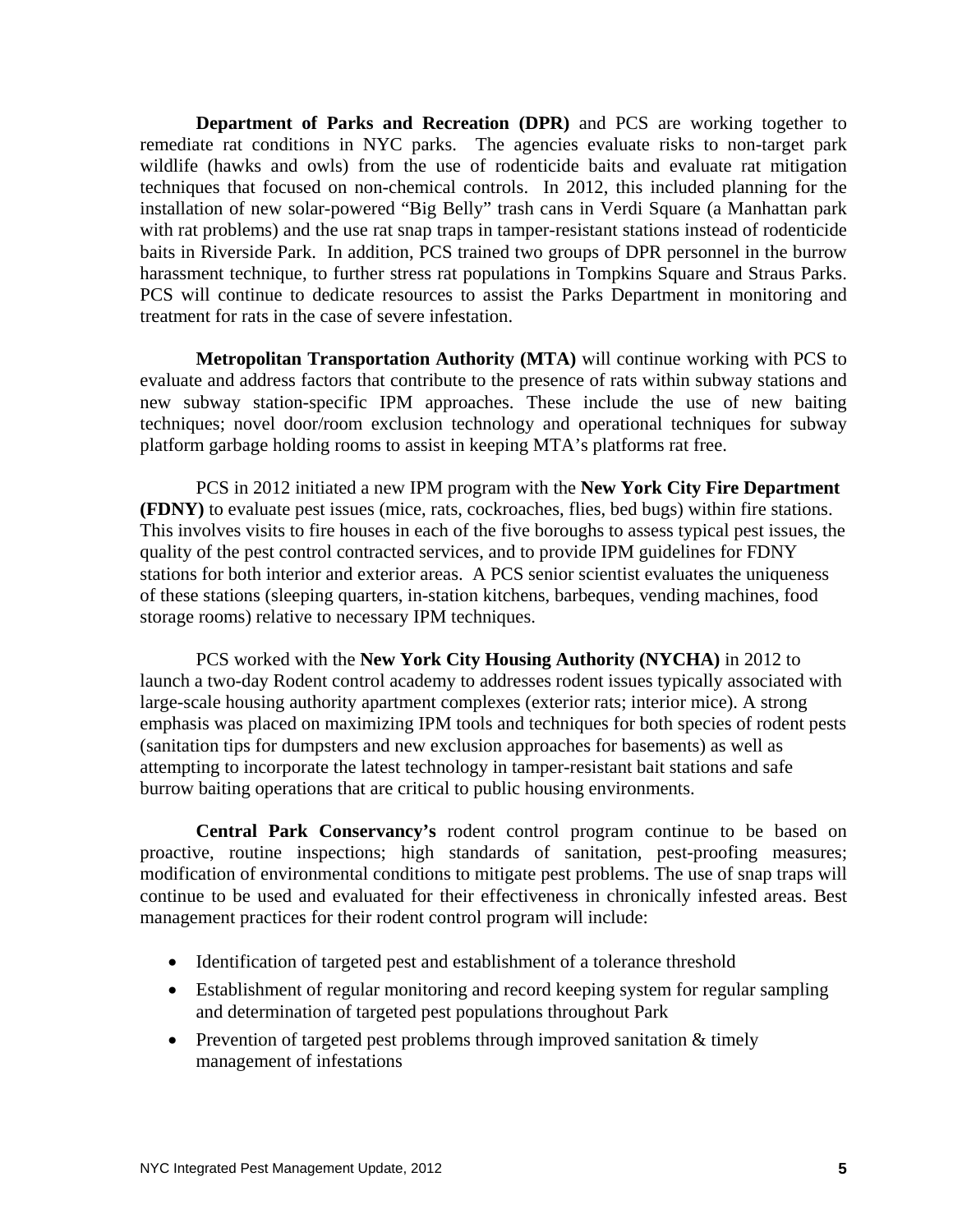- Reliance upon nontoxic or mechanical pest management methods such as burrow collapsing and site modification
- Use of NYS DEC registered and NYC DOH "Not Prohibited" category pesticides, when necessary, with a minimal impact on the environment.

## **WEST NILE VIRUS**

 The **DOHMH Office of Vector Surveillance and Control (OVSC)** oversees the city's West Nile Virus Control Program. Its objective is to prevent or reduce human cases of WN virus in the City. Its prevention and control efforts for mosquitoes and WN virus are based on IPM principles. Key components of the IPM program include community outreach and education, responding to standing water complaints to reduce mosquito breeding areas, surveillance and control. Non-chemical controls are employed first and if a chemical pesticide is used it is the lowest toxicity pesticide that is efficacious on mosquitoes. OVSC routinely analyzes surveillance and control data from previous years in order to better prepare for the upcoming mosquito season.

 To ensure a coordinated approach in managing mosquito-borne disease outbreaks in the City, DOHMH works closely with the New York State Departments of Health (NYSDOH) and Environmental Conservation (NYSDEC), the U. S. Centers for Disease Control and Prevention (CDC), and other State and Federal and local agencies such as the Mayor's Offices of Operations (MOO) and Environmental Coordination, the New York City Office of Emergency Management (OEM), Departments of Environmental Protection (DEP), Parks and Recreation (Parks, DPR), Sanitation (DSNY), Police (NYPD), Citywide Administrative Services (DCAS), Information Technology and Telecommunications (DIIT) and the New York City Housing Authority (NYCHA). More information on New York City's WN virus IPM program can be found at,

http://www.nyc.gov/html/doh/html/wnv/wnvhome.shtml.

## **BED BUG PREVENTION AND CONTROL**

In response to the resurgence of bed bugs, the city implemented several strategies to address this problem and continued to expand its efforts in 2012. Initial funding from the New York City Council, in 2011 allowed the Health Department to advance the city's efforts.

**The NYC Bed Bug Web Portal**, www.nyc.gov/bedbugs was launched in March 2011 and continues to provide easily accessible sources of information about bed bugs to the public and links to other useful sites. A variety of guidance documents are available which enable residents, businesses and institutions to anticipate, discover and rapidly and safety respond to the presence of bed bugs. Site visits increased by 89% in 2012 with most visits occurring during the warmer months. New information was added in 2012 to assist agencies in dealing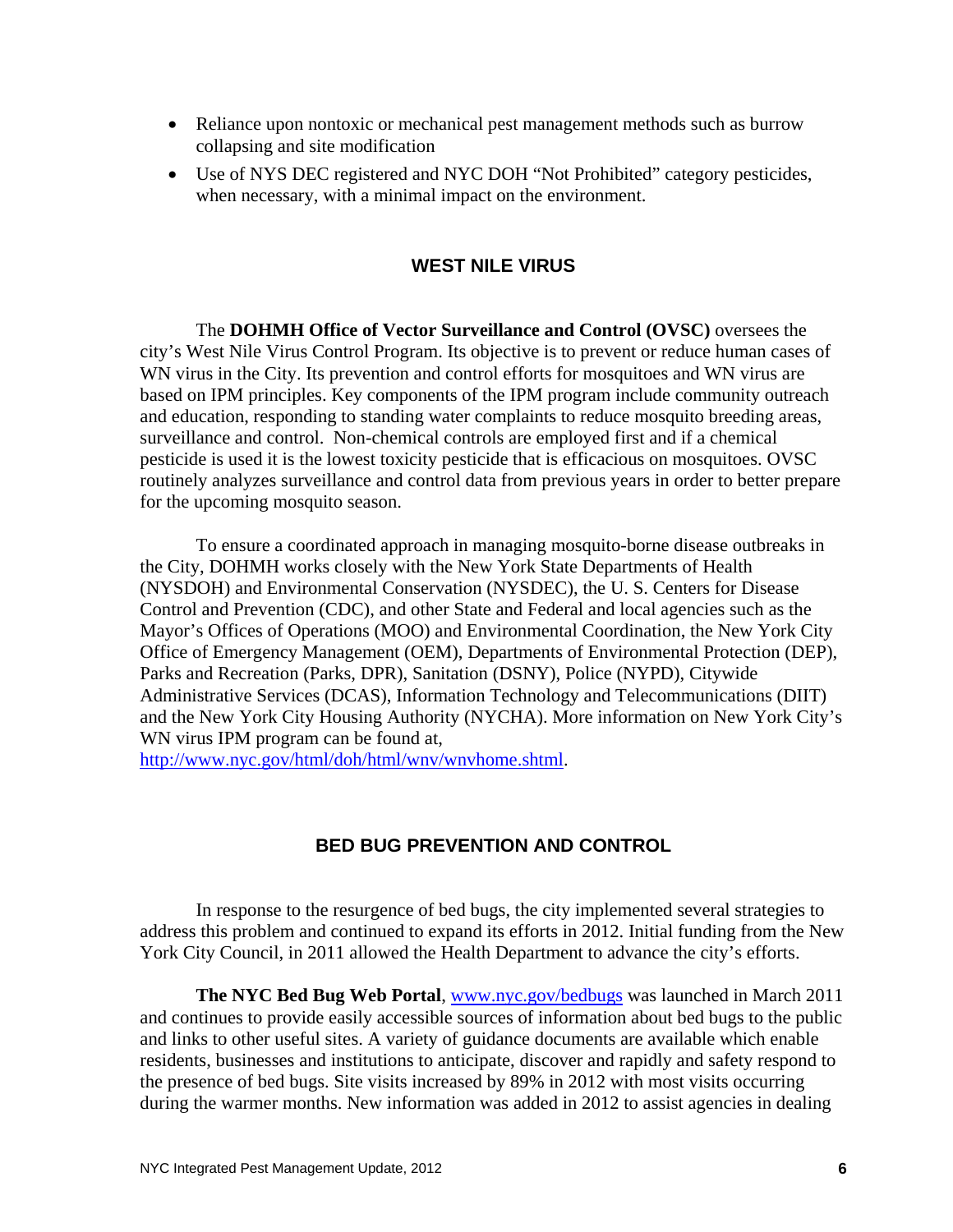with bed bugs in the workplace. This is posted as, "New York City's Approach to Addressing Bed Bug Complaints in the Workplace" and was a joint effort of several agencies with input from several workers' unions.

**Comprehensive trainings** on detecting bed bug infestations and their prevention and control began in 2011 for the Department of Housing Preservation and Development (HPD) inspectors, NYCHA pest management professionals and facility managers as well as key personnel from other agencies. In 2012 the Health Department continued to offer trainings to agencies and other stakeholders to assist in their educational outreaches and will continue to do so in 2013.

To date over 240,000 **fact sheets and brochures** on identifying and responding to bed bugs have been circulated. A detailed guide, "Preventing and Getting Rid of Bed Bugs Safely", completed in 2009, continues to be the corner stone of the City's bed bug outreach efforts and is available in English, Spanish, Chinese, Russian, Korean, Haitian Creole and Italian. Several municipalities throughout the country continue to adopt and use this guide in their outreach and education efforts.

In 2011 the Office of Vector Surveillance and Control, within DOHMH began offering a **bed bug identification service** to identify insects suspected of being bed bugs. This is a free service that is only available to agencies of the City of New York and limited exclusively to insects discovered within its establishments. In 2012, the program received 213 specimens of which 74% were identified as bed bugs.

## **Department of Housing Preservation and Development (HPD)**

 **HPD's Canine Inspection Team** was established as part of the City's ongoing comprehensive effort to combat bed bug infestations in multifamily residential properties. HPD continues to use their canine team which consists of two trained male beagles and their handlers as part of their Division of Code Enforcement to inspect for bed bugs. Where inspections are carried out by these dogs the accompanying inspector must visually confirm the dog's finding by observing a live bed bug in order to issue a violation. A visual inspection will still be carried out by the inspector even if the dog does not signal that it detects a bed bug.

HPD will continue to collaborate with the Health Department in its enhanced enforcement model for responding to bed bug complaints in residential properties**.** The model clarifies building owners' responsibilities to remediate bed bugs and inspect areas around apartments and common area found to have bed bugs.

HPD through its outreach and education program continues to offer an **e-Learning class** about bed bugs, which can be taken at any time on any computer with internet access. The interactive class discusses what bedbugs are, explores myths about bedbugs and provides some information about identifying and eradicating bedbugs.

## **Department of Homeless Services (DHS)**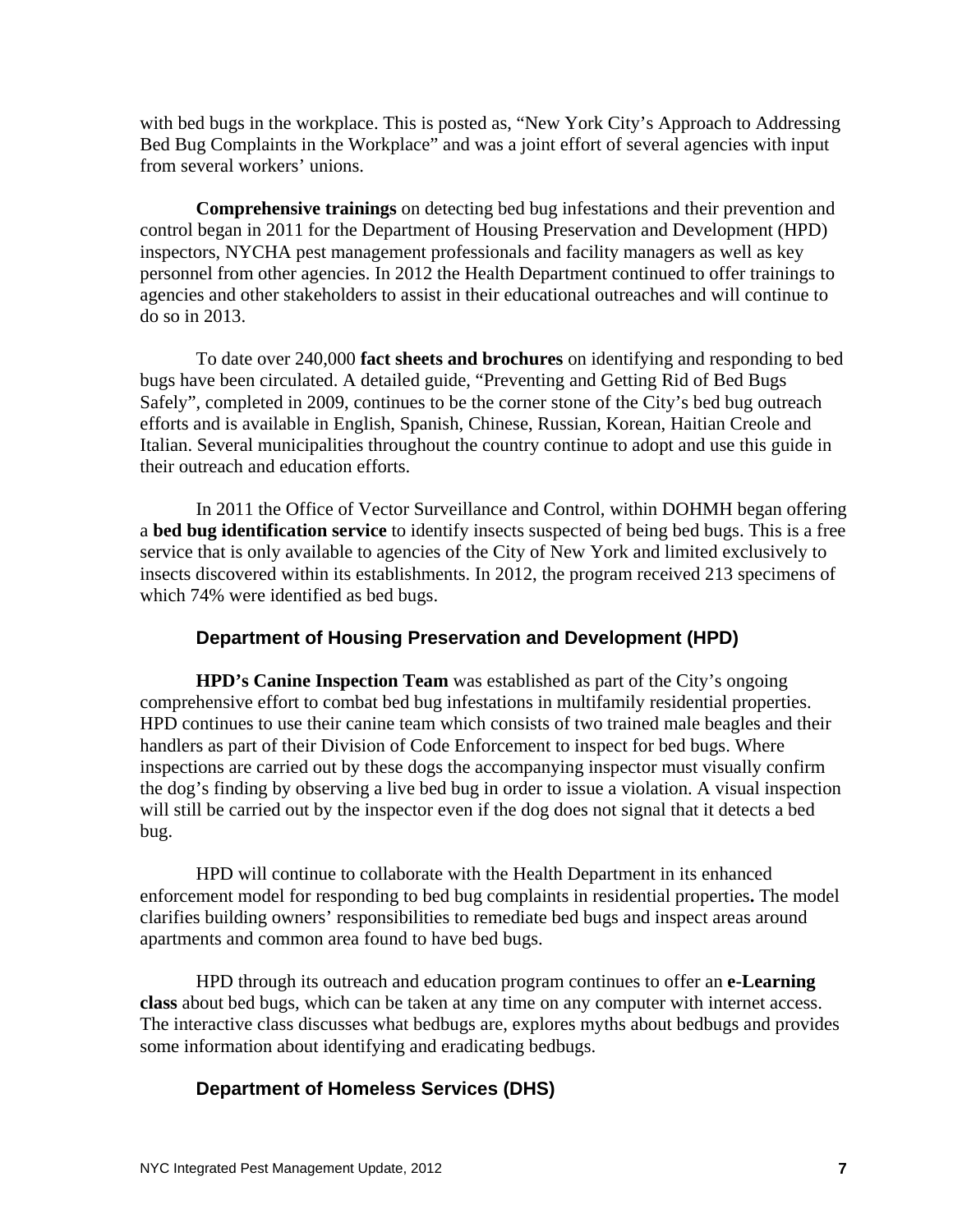In 2008 DHS, the Health Department and Cornell University's Cooperative Extension Program collaborated on the creation of guidelines for the prevention and management of bed bugs in congregate living environments. These guidelines are available online from the Cornell University's Cooperative Extension Program website,

http://www.nysipm.cornell.edu/publications/bb\_guidelines/. DHS continues to use these guidelines and has implemented protocols to help prevent the spread of bed bugs in its shelters and homes. Reports of bed bugs may result in isolation of clothing and its separate laundering, thorough inspections, client notification and education, and repeated visits by pest management professionals. Shelter operators and their maintenance staff continue to receive training on the appropriate response to bed bugs. The agency continues to circulate among their shelters information on bed bugs.

# **New York City Housing Authority (NYCHA)**

 NYCHA has established IPM protocols for responding to the presence of pests in its public housing units and follows a protocol that involves working with tenants to prepare their apartments for their visit, applying pesticides on at least two visits where needed, cleaning and vacuuming baseboards and other surfaces and educating tenants on appropriate replacement or isolation of infested clothing, furniture and bedding. The agency has deployed a variety of new equipment and techniques and has placed greater emphasis on the use of HEPA vacuums for allergen, pest and harborage removal, handheld ultraviolet lights for inspections, and exterior oxygen-voiding trash compactors.

 NYCHA conducts regular staff training in pest management, including IPM techniques for cockroach, rodent and bed bug control. In 2012 training was expanded in rodent prevention and control for its pest management professionals and in bed bug prevention and control for its residents and social workers. NYCHA is looking to further expand its resident training and collaboration to include other environmental issues. It continues to evaluate its program for compliance with LL37 and will continue to explore and collaborate on IPM programs in the future.

# **EXPANDING IPM IN PARKS LANDSCAPE MANAGEMENT**

**The Central Park Conservancy** continues to develop IPM protocols with the goal of creating sustainable methods to maintain Park grounds. The use of alternative control products in their horticulture program has resulted in a reduction in the use of conventional pesticides. Best management practices in horticulture include:

 Utilize turf grass varieties and cultivars for over seeding of lawns are specified based on current NTEP (National Turf grass Evaluation Program) data. Varieties and cultivars are chosen for wear tolerance, disease resistance and overall quality.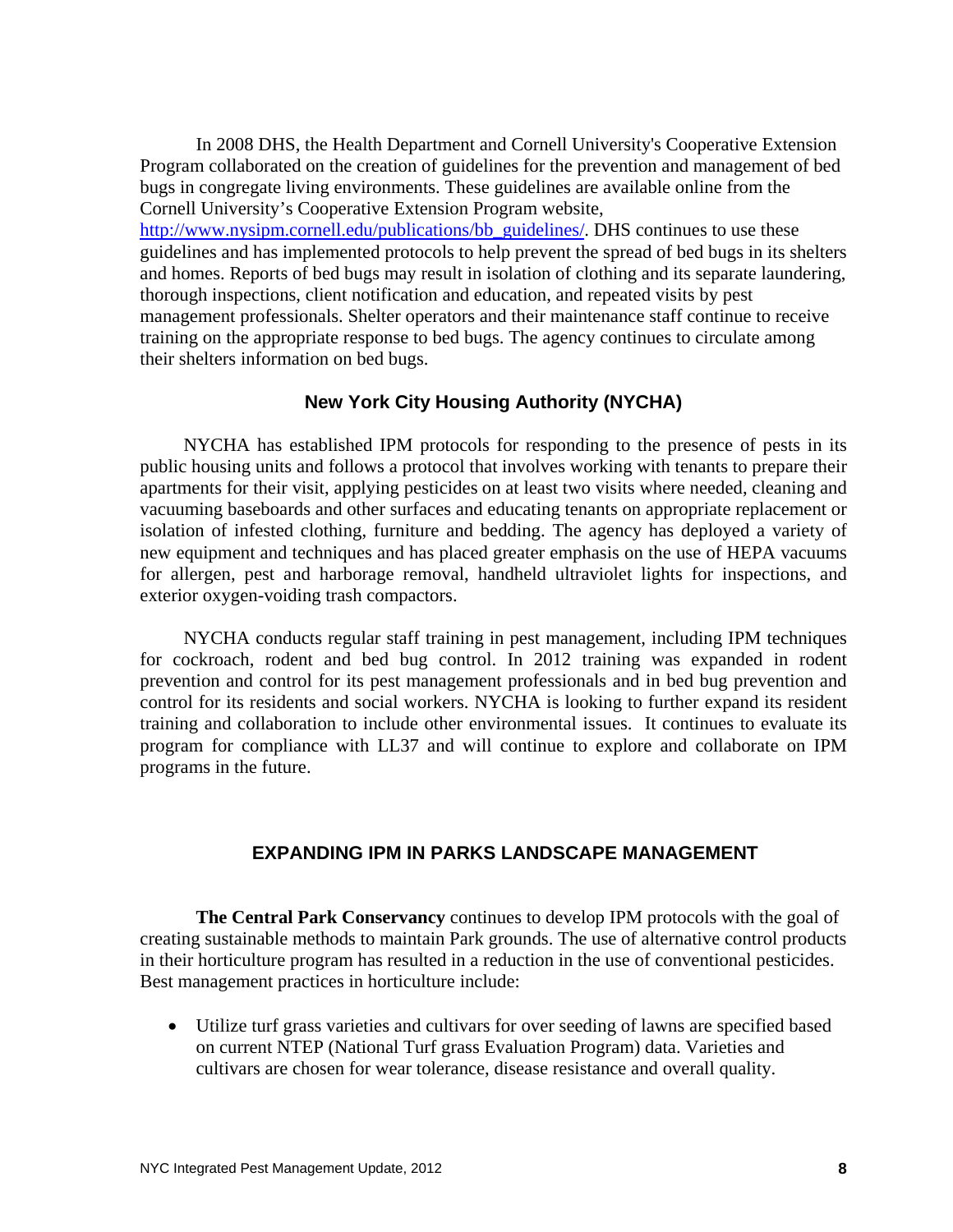Proactive cultural practices of turf areas using traditional core aeration, deep / shatter tine aeration, rotary de-compaction, topdressing and de-thatching.

- Effective and timely hand weeding and mulching of landscapes to suppress weeds
- Ongoing training and education of staff and volunteers in best management practices.
- Manual removal of aquatic vegetation in water bodies
- Routine in-house and external laboratory testing and analysis of soil and diseases
- Increased transition from synthetic to bio fungicides which increased 212 % in 2012 to control turf grass pathogens and the use of EPA registered "Reduced Risk" pesticides
- Reduced use of synthetic broad- spectrum post emergence Herbicides by 26% from 2009 to 2012 through transition to citric acid / clove oil based herbicide where appropriate.

The CPC required 48% fewer applications and 98% fewer gallons of the common herbicide glyphosate in 2011 as compared to 2007

In 2007 the **Department of Parks and Recreation** began a series of field trials to test alternative methods of weed control which included methods of both pre- and post-emergent control. Products tested have included organic-based sprays, various heat treatments, the use of various mulches and weed-suppressive perennial plants. Results of these trials showed that while there is no alternative product comparable to existing conventional chemicals for weed control - especially pre-emergents - a comprehensive approach including a combination of methods can go a long way in weed management. The agency will continue its evaluation of alternative weed management strategies

## **IPM CONTRACT SERVICES**

 In 2012 the city awarded a city-wide IPM contract for pest management which is valid from May 1st, 2012 to April 30th, 2017. The contract is currently managed by the Department of Citywide Administrative Services (DCAS) and can be used by all agencies for their pest management needs. The contract is based on IPM principles for managing pests and reflects the requirements of LL37.

# **EXPANDING PUBLIC ACCESS TO DATA ON PESTS AND PESTICIDES**

 The Health Department's **NYC Environmental Public Health Tracking and Sustainability Portal** (www.nyc.gov/health/trackingportal) allows the public to explore neighborhood-level data on a variety of environmental and health topics including pests and pesticide use in NYC. The portal can be used to create reports, tables, charts and maps of the prevalence of cockroaches or bed bugs in the home, mice or rats inside or outside the home,